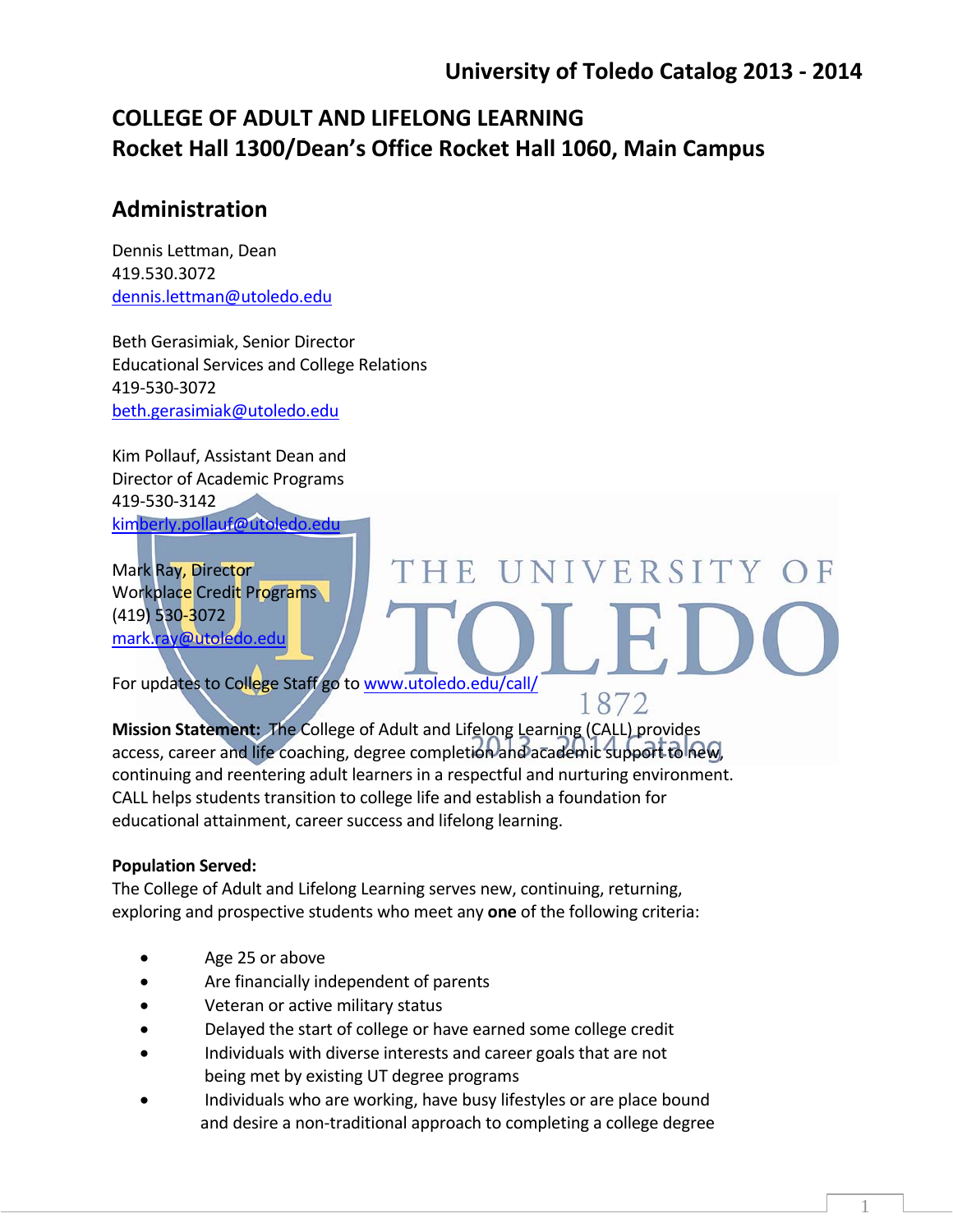#### **Department of Adult Learner Services**

The Department of Adult Learner Services provides services and support in a respectful and nurturing environment, offering extended evening hours to better accommodate busy schedules. Our staff is committed to assisting students in the transition to college life and serving as advocates during their college journey while establishing a foundation for successful learning and career development.

- Supportive and caring staff to help navigate campus resources and services
	- **Blackboard**
	- Enrollment assistance
	- Library support
	- MyUT portal
- Pre‐admissions/pre‐advising assistance
	- Guidance through Admissions and other University processes and procedures Concerns with balancing college and life responsibilities
		- Study Skills and time management
	- Support and encouragement
	- Career and Life Planning Assistance
		- Major/career guidance
- Networking with other adult students
	- Non‐traditional Student Organization (NTSO)
- **Campus and community resources and referrals**

## 2013 - 2014 Catalog

ERSITY

The department also works with first-time, transfer and readmitting undecided adults who may be academically at risk due to previous academic experiences, or need a higher grade‐point average to declare the major of their choice.

#### **Military and Veteran Services**

The Military Service Center (MSC) assists former and active duty military students and their spouses and dependents with accessing military benefits. The MSC helps students with the application and certification process so they may receive their educational benefits toward tuition and fees. The Military Service Center also assists students with obtaining military transcripts and posting credit, student support services and community resource referrals.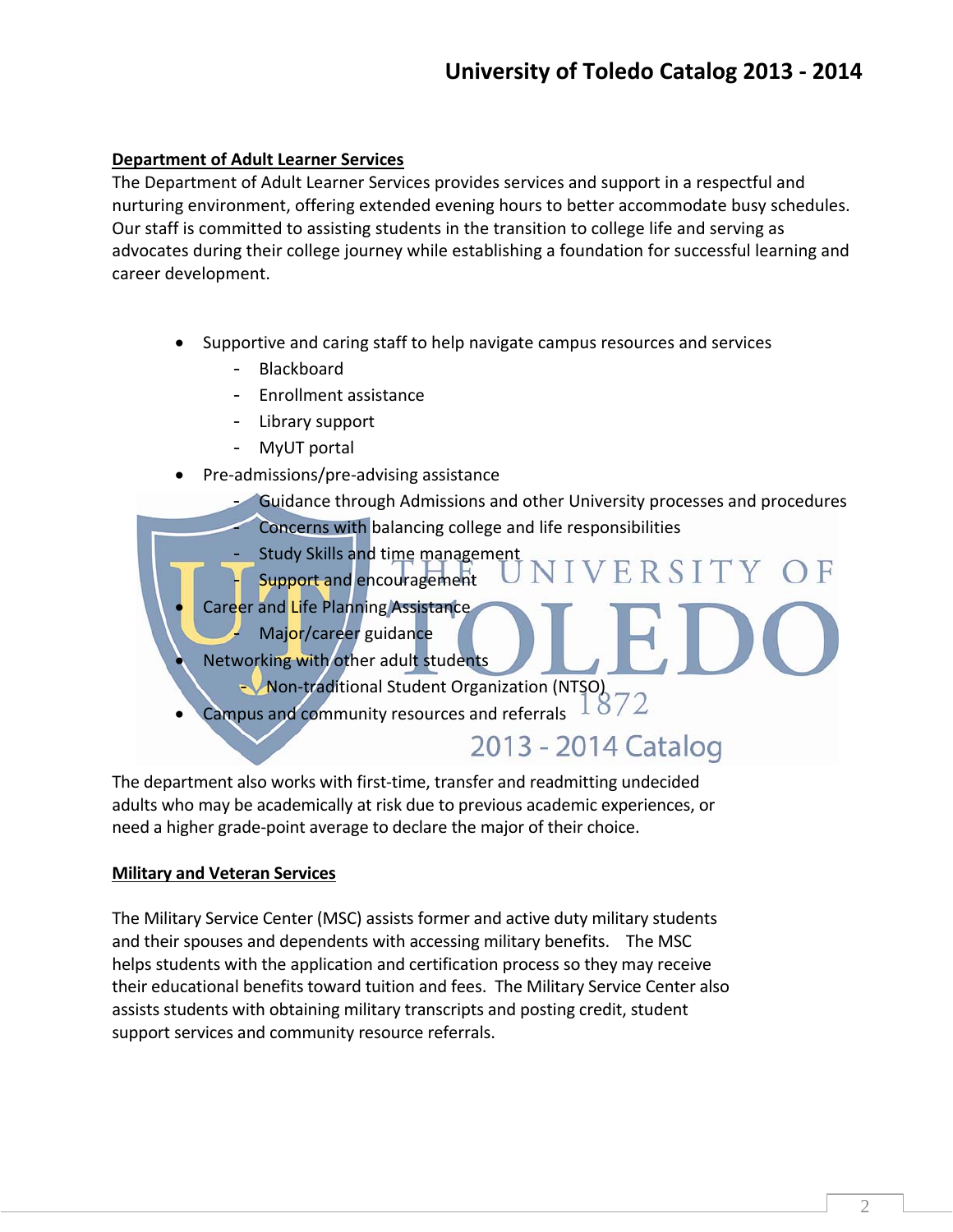#### **Program 60**

Program 60 provides educational experiences at reduced rates to individuals 60 years of age or older who have resided in Ohio for at least the last 12 consecutive months. Enrollment is limited to space availability which is determined on the last day of the regular registration period. Students must meet all course prerequisites to enroll.

The University of Toledo will waive tuition costs for older adults enrolled in Program 60 who wish to audit college courses. Program 60 participants shall not receive college credit through enrollment of the program. Students must apply for admission and register for audit courses through the College of Adult and Lifelong Learning. All Program 60 participants are responsible for any additional fees such as the cost of textbooks, general fees, lab fees, technology fees, faculty fees, special service fees, distance learning course fees, library, parking and other fees.

Program 60 students are not eligible to enroll in an independent study course, studio art courses, private music lessons or other similar courses where a course or section number is required to be created.

The University of Toledo is governed by the Ohio Revised Code in administering this  $\sqrt{}$ Ħ program. Ohio Revised Code may be viewed at http://codes.ohio.gov/orc/3345.27.

Individuals 60 years of age or older who wish to earn a college degree or credit for UT courses must apply for admission and pay current tuition and fees as a general UT student.

# 1872

2013 - 2014 Catalog

#### **Prior Learning Assessment (PLA) Program**

Prior Learning Assessment is based on the notion that college‐level learning can be achieved outside of the classroom. The following are ways in which prior learning can be demonstrated, evaluated and converted to college credit.

- **Standardized Testing**—Students demonstrate college-level learning through nationally recognized examinations. The University of Toledo accepts examination scores from Advanced Placement (AP) examinations, College Level Examination Program (CLEP), DANTES Subject Standardized Tests (DSST) and International Baccalaureate (IB) examinations.
- **Non**‐**Sponsored Collegiate Learning**—Students have demonstrated college‐level learning in an educational setting. In most instances, this credit would be equivalent to specific courses or transcribed as transfer credit. The American Council on Education (ACE) recommended college credit and military credit is accepted.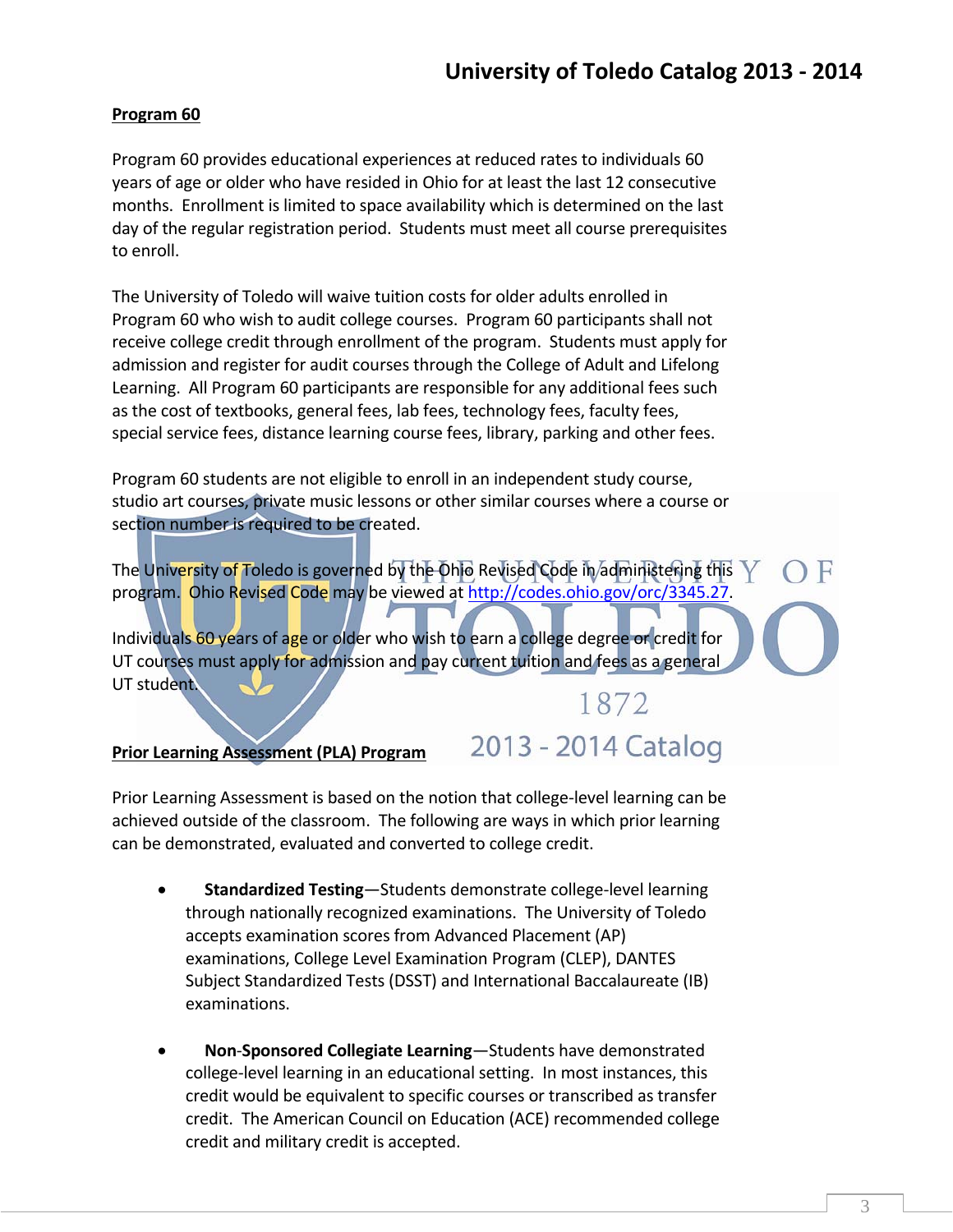- **Credit by examination**—Students demonstrate college‐level learning through course‐specific examinations created and evaluated by faculty assessors from the department in which the course is offered from the university. Colleges and/or specific programs may establish guidelines on the acceptance of credit by examination in accord with any directive on credit by examination issued by the Ohio Board of Regents.
- **Experiential Learning Portfolio**—Students demonstrate college‐level learning by submitting a collection of evidence that documents the match between their experiential learning and learning outcomes of a specific course offered at The University of Toledo. Colleges and/or specific programs may establish guidelines on the acceptance of experiential learning portfolios in accord with any directive on learning portfolios issued by the Ohio Board for Regents.
- The University follows the directives on the transfer and articulation of Tech Prep credit as directed by the Ohio Board of Regents.

The undergraduate academic policy on Credit for Prior Learning, policy number VERSI 3364‐71‐17 can be found at IHE http://www.utoledo.edu/policies/academic/index.html.

#### **Division of Workplace Credit Programs**

The mission of the Division of Workplace Credit Programs is to provide quality education and academic services to employer, employees and other off‐site entities, wherever they are needed. The division provides convenient, affordable education at the workplace, using UT's comprehensive array of options of credit courses, programs, schedules, locations and means of delivery. The major purpose of this division is to link the educational needs of organizations with the appropriate educational programs and highly qualified faculty in all UT Colleges.

#### **College of Adult and Lifelong Learning Degree (CALL)Programs**

#### **Admission to the CALL Degree Programs**

Adult Liberal Studies (ALS) accepts students without college credit, but requires a High School Diploma or GED and a minimum High School g.p.a. of 2.0 (if applicable). For students who have earned college credit, a minimum g.p.a. of 2.0 is required for admission.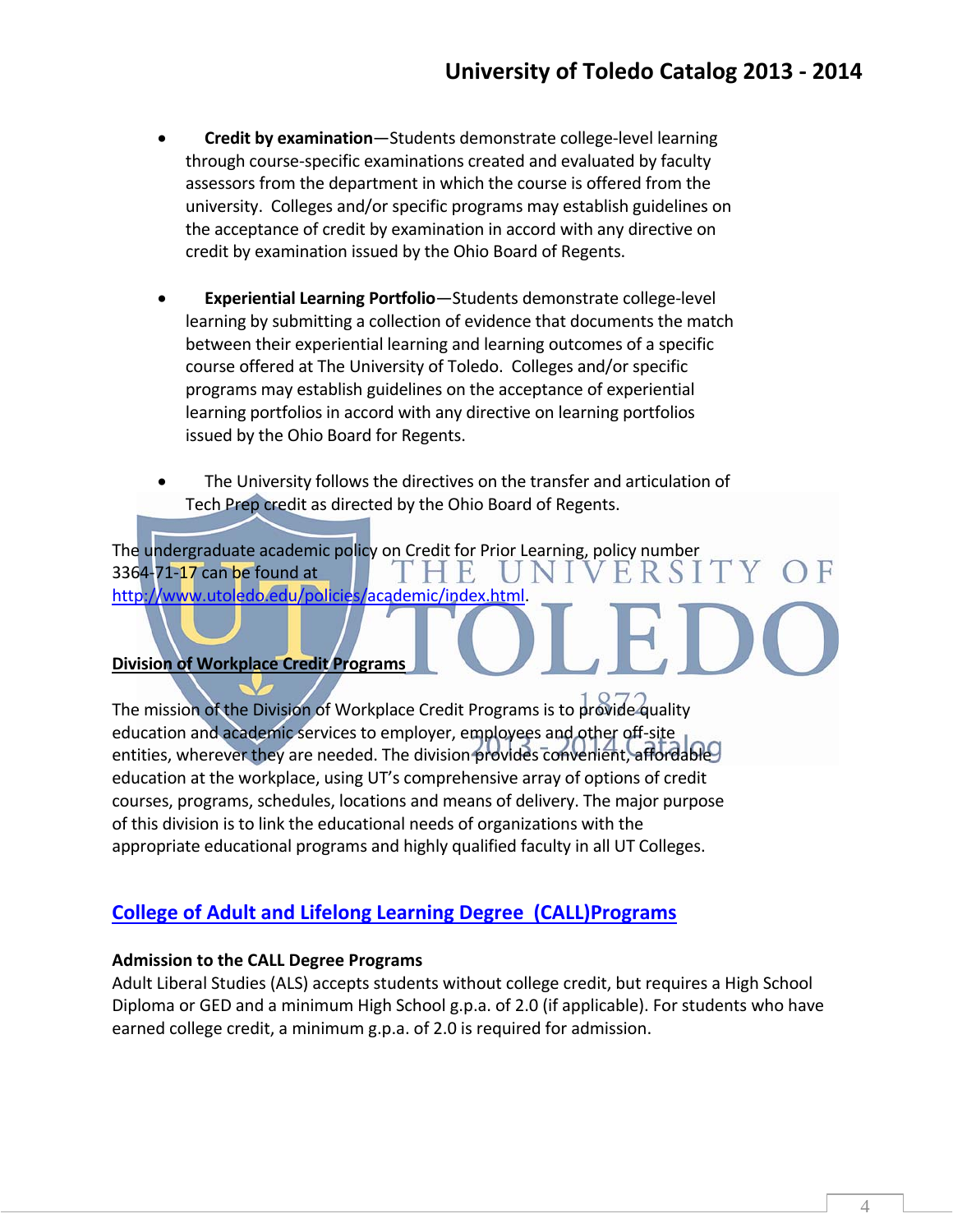#### **Transferring into CALL's Degree Programs**

Students wishing to transfer into CALL's Degree Programs must meet the minimum entrance requirements of The University of Toledo. Students wishing to transfer into any CALL baccalaureate program must have a minimum cumulative 2.0 higher education GPA (i.e. combined GPA for all coursework taken at post‐secondary institutions) and a minimum 2.00 UT GPA, if applicable. The Individualized Program (IDVP) requires completion of 20 semester‐hours of college credit and a cumulative 2.0 g.p.a. to transfer. Professional Studies (PRST) requires transfer students to have an earned associate degree or completion of 60 semester‐hours of college credit and a cumulative 2.0 g.p.a.

Students who do not meet this GPA requirement can be admitted to the College's Department of Adult Learner Services and work towards meeting the admission requirements for the degree programs. Courses from an approved institution may be used, as applicable, toward a student's program of study. However, the maximum number of effective transferable credits is 90 semester‐ hours for Professional Studies and 94 hours for Adult Liberal Studies and the Individualized Program, with a limit of 85 hours at the 1000 or 2000 level. The General Section of this catalog has information on admission and transfer.

A graduate of an accredited institution of higher education may apply to CALL for a second bachelor's degree. An acceptable program of study in this case entails a minimum of 30 semester hours of additional work. Any student who has earned a bachelor's degree from CALL in an Individualized Program may not earn a second degree in another Individualized Program.

#### **Pass/No Credit Grading**

The option of a Pass/No Credit grade is not available to a CALL bachelor's degree student unless this is the only grading option for the course. However, a grade of Pass obtained while a student was enrolled in another college may be transferred to CALL provided it is applicable to the student's new program.

#### **Honors in CALL**

The University of Toledo offers all students of exceptional academic ability the opportunity to enter a special program of academic rigor and challenge. For further details on the Honors Program, students should contact their adviser(s). Students who have demonstrated exceptional promise may be invited to participate in CALL Honors. These students' programs will be developed in close conjunction with the college honors adviser. The minimum requirements for consideration for the CALL Honors Program are 20 hours of completed course work and at least a 3.3 cumulative GPA.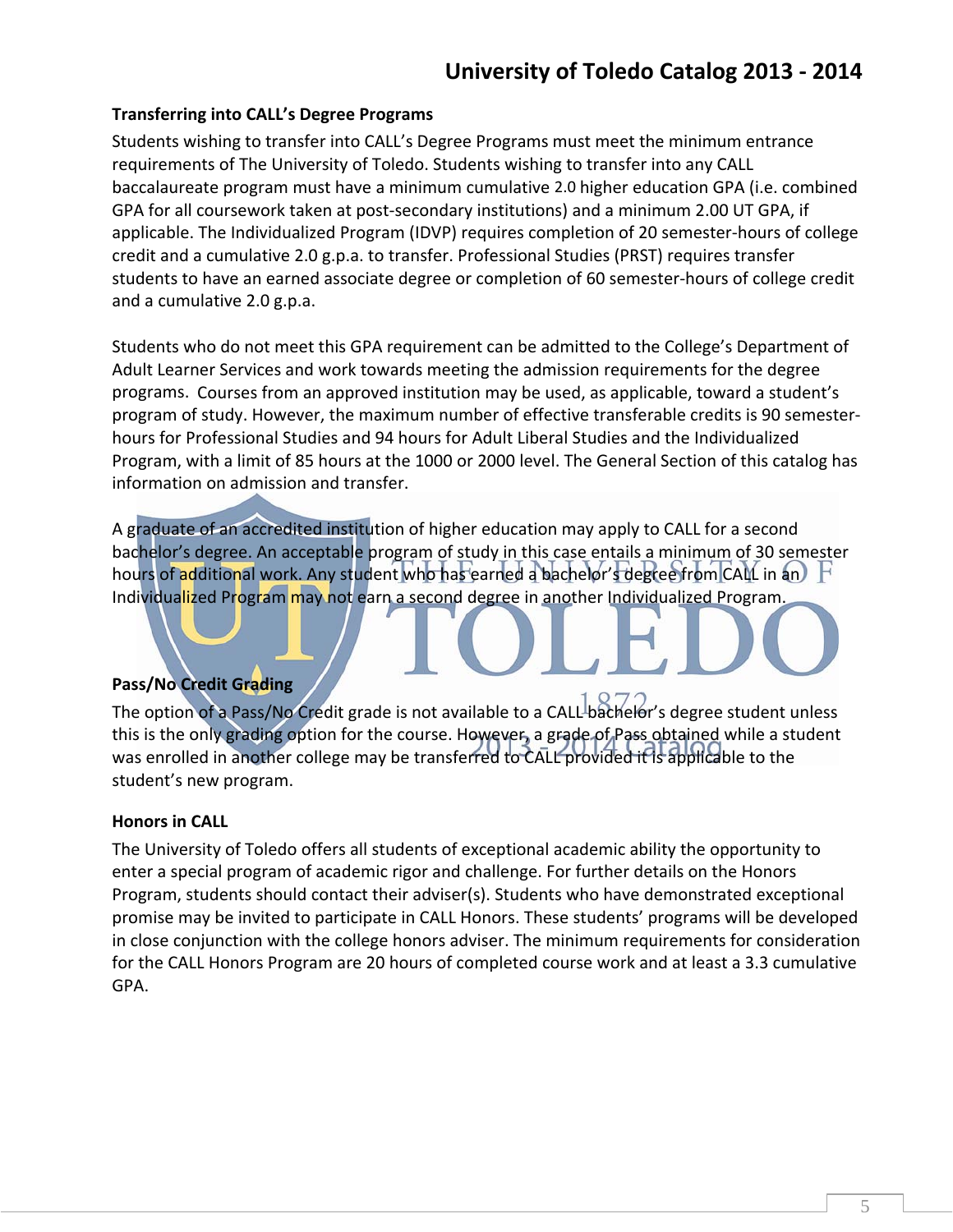#### **Field Experiences and Internships**

CALL Degree Program students have the opportunity to earn credit hours toward their degree while completing a practical experience outside the classroom. A field experience is a projectbased experience, while an internship is meant to be an exposure to a new career field. A maximum of eight credits can be earned in any combination of a field experience and/or internship. This option is only available to Junior and Senior students and requires a UT g.p.a. of 2.5.

**Note:** All new CALL students who have not already completed a comparable University of Toledo orientation course are required to take AL 2020.

#### **Undergraduate Programs of Study ‐ Baccalaureate Programs**

Individualized Program – Interdisciplinary Studies (B.A. or B.S.)

Adult Liberal Studies (B.A.)

Professional Studies (B.A.,)

**Individualized Programs – Interdisciplinary Studies (IDVP)** An individualized program of study is based on a student's unique interests and goals, which would not be addressed by a traditional program of study. The degree awarded is the Bachelor of Arts or the Bachelor of Science, depending upon focus of the program. The designated major is Individualized Program: Interdisciplinary Studies.

Students considering an individualized program of study will receive assistance from an academic adviser in preparing an individualized program. Important considerations in the formulation of a<br>2013 - 2014 Catalog program are as follows:

- The program must be interdisciplinary or intercollegiate in nature (broad in scope, incorporating course work from more than one discipline).
- The program must not duplicate an existing program of study in another college of the university.
- The student's objectives must be clearly stated and appropriate courses identified for achieving these objectives.

A CALL student will receive guidance in designing his/her individualized program, often through multiple advising sessions. The program is reviewed by the Individualized Degree Program Review Committee. Once the program meets all CALL Degree Program requirements and is accepted, the program of study must be followed. **Prior written approval is necessary to make any course substitutions.** If a program is denied, a student may appeal the decision. Advisers work with students to prevent this from happening.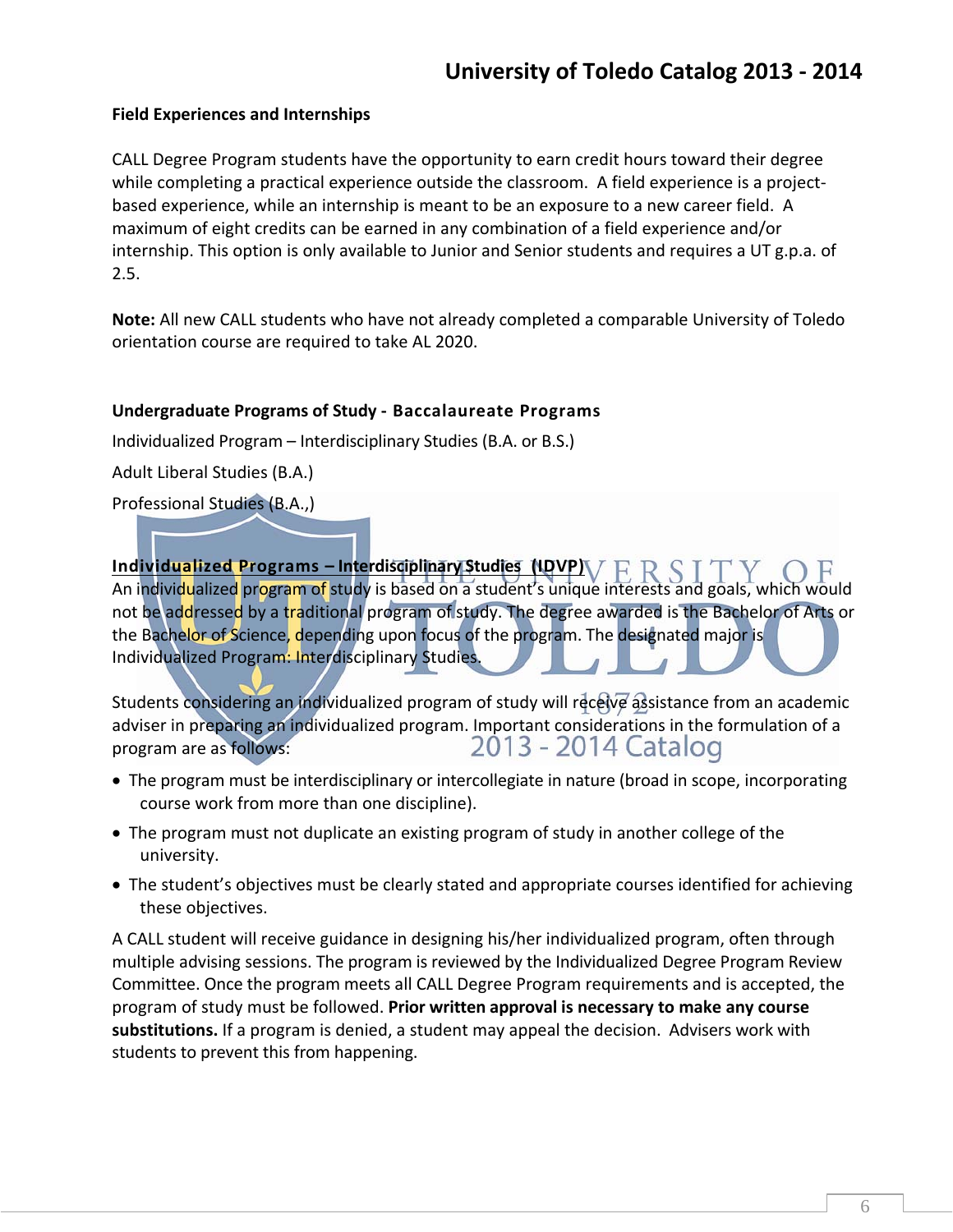The individualized program of study is particularly useful for students with associate's degrees and those with a variety of credits – serving as a degree completion option. Students enjoy the benefits of flexibility, individual attention to their needs, personalized advising, access to all of UT's academic resources and the ability to use UT classes to best reflect their academic and career goals and needs.

Students may take no more than 30 semester hours of course work from the College of Business and Innovation, including no more than three courses in any one department, with the exception that up to eight courses are permitted from the Business Administration (BUAD) department.

#### **Individualized Degree Program Requirements and Options**

The University Undergraduate Core Curriculum requirements, detailed in the General Section of The University of Toledo Undergraduate Catalog, must be fulfilled by all baccalaureate degree students. In fulfilling The University of Toledo Core Curriculum, CALL Individualized baccalaureate degree students must meet the following specific requirements:

- One English Literature elective
- One Philosophy elective
- One American Government or one American History elective
- One Economics elective
- One elective from Anthropology, Geography, Psychology or Sociology
- One Speech Communication elective

Thirty‐nine semester hours must be completed in upper division courses (numbered 3000 or 4000). Students must complete a minimum of 30 semester hours of credit as a CALL Degree Program student (per Academic Policy 3364-71-10 of The University of Toledo). The minimum number of approved credit hours required for completion of an Individualized Program from the College of Adult and Lifelong Learning is 124 semester hours and may be more, depending upon the agreed program content.

Academic advisers work with students to design a program of study that matches student interests, background and skills with UT curriculum to create a unique area of emphasis and fulfill the remaining graduation requirements.

Graduates of the Individualized Program find jobs in the specific fields to which their studies are geared. They have the ability to succeed in the arts, in government agencies and in business organizations. Also, many students choose to continue their education in graduate and professional programs.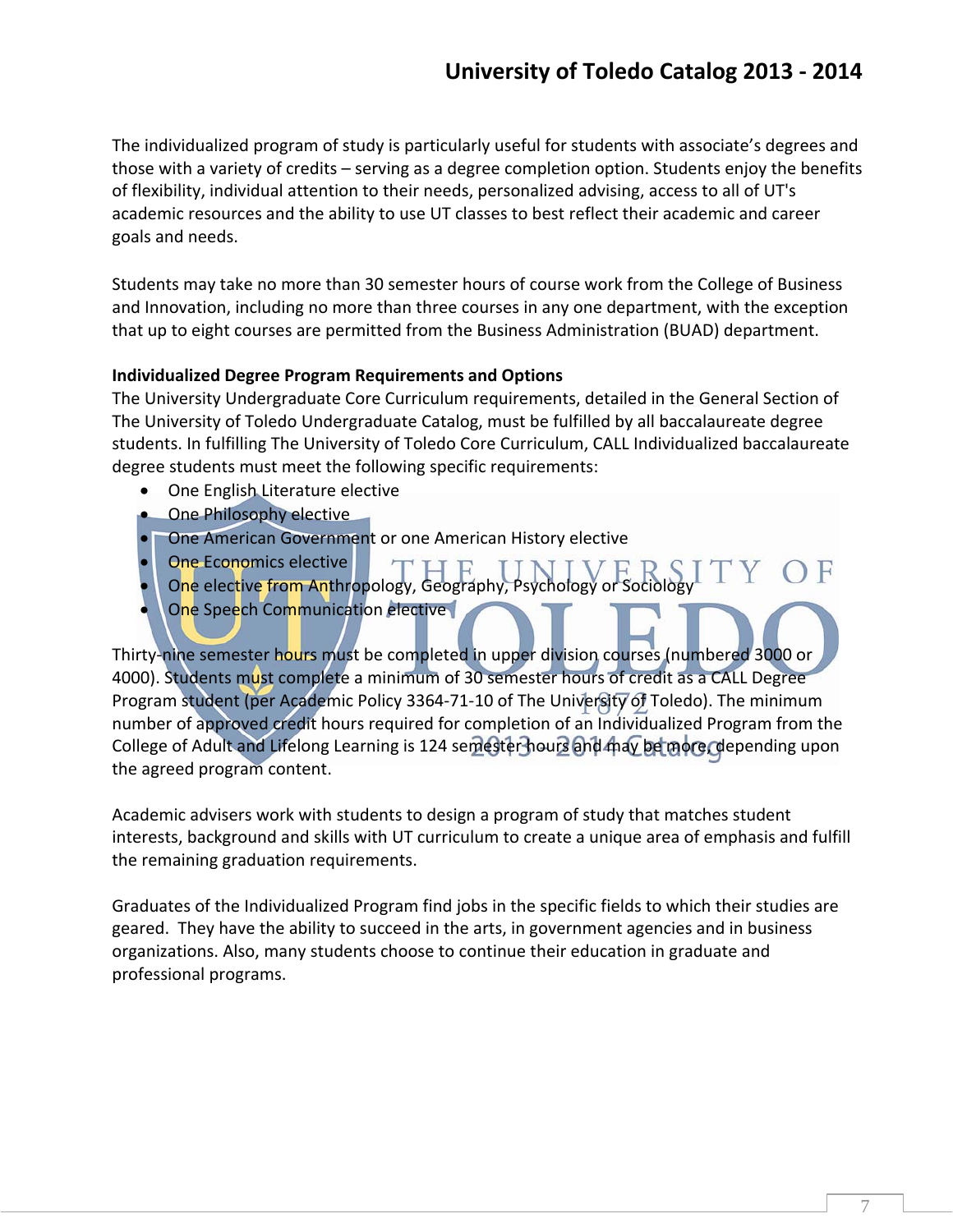#### **Adult Liberal Studies (ALS)**

Adult students, 25 years of age or older, may earn the Bachelor of Arts degree by completing a broad, liberal arts‐based curriculum. Courses in this program are scheduled to facilitate attendance by those having other full‐time responsibilities. Students benefit from the wide scope of seminar‐formatted classes that are student driven, focus on specific topics and explore events and attitudes through critical thinking and interaction with other adult students.

Students begin by enrolling in the Adult Liberal Studies Introductory Research Seminar (ALS 2500). In conjunction with individual advising, students are introduced to liberal studies by emphasizing processes that build effective critical thinking and writing as foundations. Students progress to topical seminars that utilize the foundational skills developed earlier in the program. Students pick a concentration related to an area that meets their professional or personal goals. Students take an active role in determining the direction and content of their learning. This program can also serve as a degree completion option for those with existing college credit.

Graduates find their broad education valuable in finding employment opportunities in all business, industry and service sectors. Many choose to pursue advanced degrees in law, health and other areas of special interest.

#### **Online Option**

The ALS program seminars can also be completed entirely online. advised for online courses, such as Internet navigation, Blackboard 9.1, email and basic knowledge of Microsoft Office.

1872

#### **CLEP Scores for the ALS Program**

Students may have the potential to take the CLEP (College Level Examination Program). These examinations are given to establish competency in the general education discipline areas of mathematics, humanities, social sciences and natural sciences. These four discipline areas are required for graduation. The required general education credit hours and the regulations for the CLEP exams for this program are as follows:

- 1. Students earning a CLEP exam score of below 50 or those choosing not to take the CLEP exam must earn a minimum of three semester hours of credit in a math general education course. A minimum of nine semester hours each of credit in general education courses in the areas of the humanities, social science and natural science are required. Independent studies may not be substituted for any general education course.
- 2. Students who take any courses in these four discipline areas after entry into the ALS program forfeit their right to apply CLEP credit in that discipline toward their ALS degree. In addition, passing scores on the general education courses are required as prerequisites to enroll in the ALS topical seminars. Therefore, students are encouraged to take the CLEP exams early in their academic endeavors.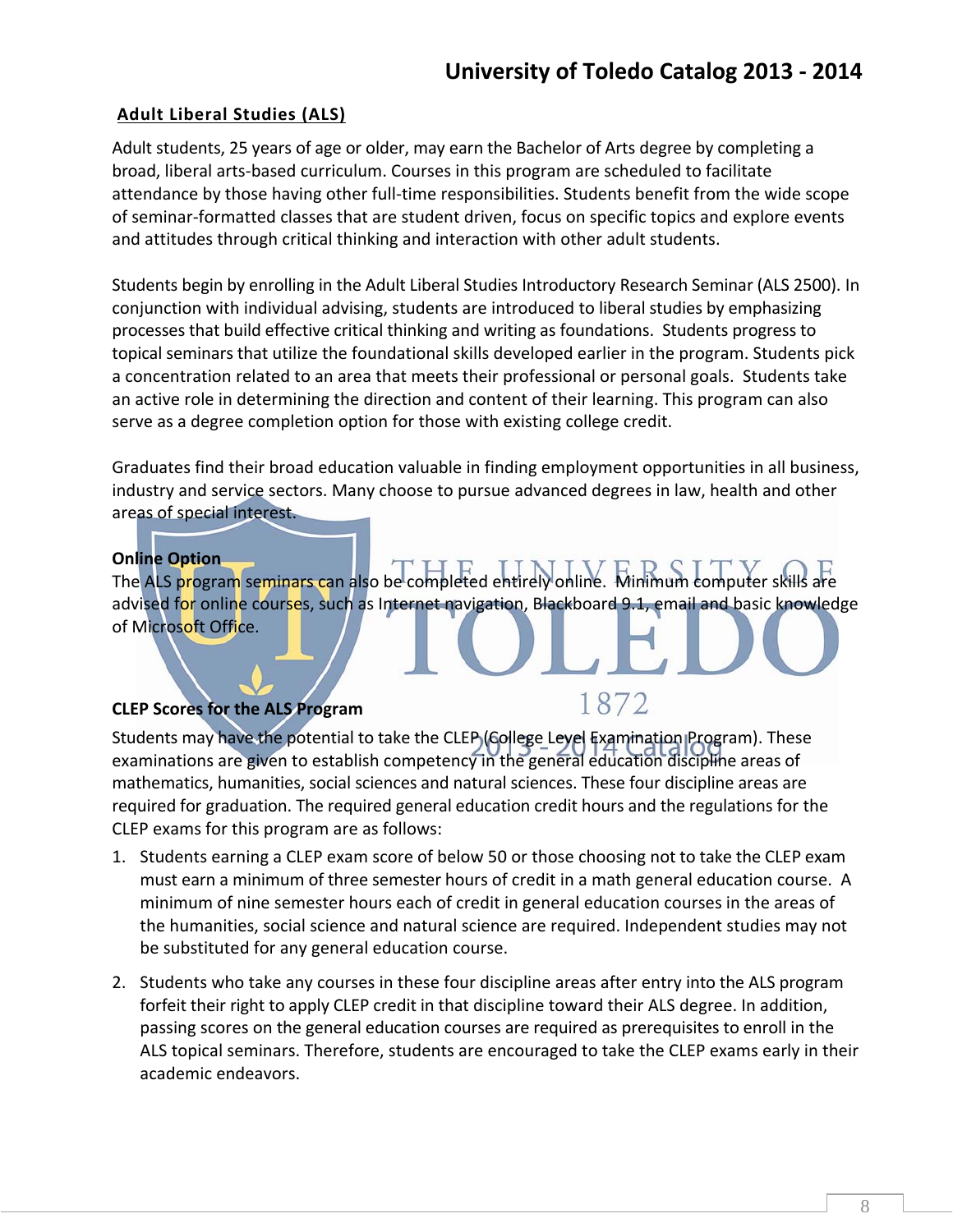- 3. Students who have taken course work in any of these discipline areas prior to entry into the ALS program and subsequently earn CLEP credit cannot have credit for both count toward meeting general education requirements.
- 4. Students earning a CLEP exam score of 50 will have 10 semester hours of credit posted to their transcripts.
- 5. Students earning a CLEP exam score of 45 to 49 may retake the exam after a period of six months.

#### **Adult Liberal Studies Program Requirements**

#### **Topical Seminars**

These seminars are upper‐division courses in the humanities, social sciences and natural sciences that change each semester. Students are required to take three seminars in each discipline area in order to graduate and may take a 10th seminar as an elective. **No more than 10 ALS seminars will be counted toward fulfillment of graduation requirements.** Students are responsible for fulfilling the program's prerequisites and should seek an academic adviser's guidance before enrolling in courses. Students who enroll in a topical seminar without the required prerequisites may be administratively dropped from the course. ERSI

#### **Prerequisites for the ALS Topical Seminars**

- 1. Completion of both a freshman orientation course (if applicable) and the ALS 2500 Introductory Research Seminar.
- 2. Earned credits in College Composition I and II by taking and passing the courses or earning credit through PLA.
- 3. Completion of a minimum of nine credit hours in the discipline area of the topical seminar or passing the CLEP examination in the discipline of the seminar with a 50 or above score.

#### **Electives**

Students are to establish an emphasis area that ties together their educational interests and/or career aspirations. The objective of these courses should be academic investigation and should focus on sound educational goals. Students should seek the advice of an academic adviser in drafting their elective course components.

#### **Area of Concentration**

Students are required to complete a minimum of three classes (nine hours) of upper‐division courses (3000/4000 level) that are associated with an area of academic investigation or a knowledge base that is related in theoretical content to support the Senior Thesis.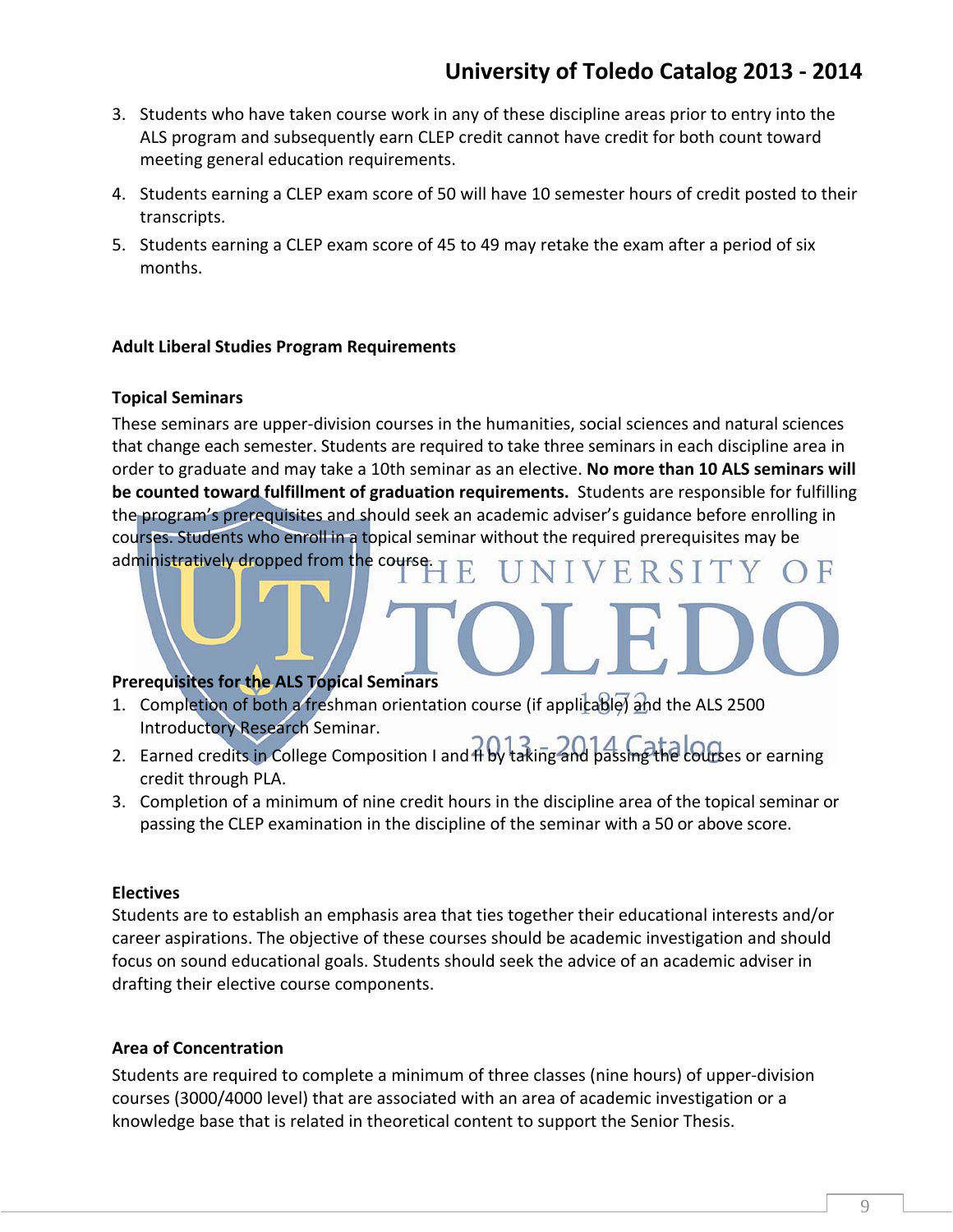#### **Senior Thesis**

The senior thesis is the capstone requirement of the ALS program. It is a four‐credit‐hour project undertaken with a faculty member as the thesis adviser. Students should seek the advice of an academic adviser and must turn in the appropriate paperwork before enrolling in this final requirement. Students are expected to integrate their respective thesis themes with their Concentration courses.

#### **ALS Honors**

The ALS Honors program provides a valuable foundation of writing and research for students who want to be admitted into advanced graduate or professional programs or for those wanting a stimulating learning experience. Any student qualifying for ALS Honors needs to complete 36 Honors hours with a final 3.3 GPA or better to graduate with College Honors.

#### **Adult Liberal Studies Required Courses**



Courses electives are selected in consultation with adviser. Many of these may be fulfilled by transfer credit if applicable.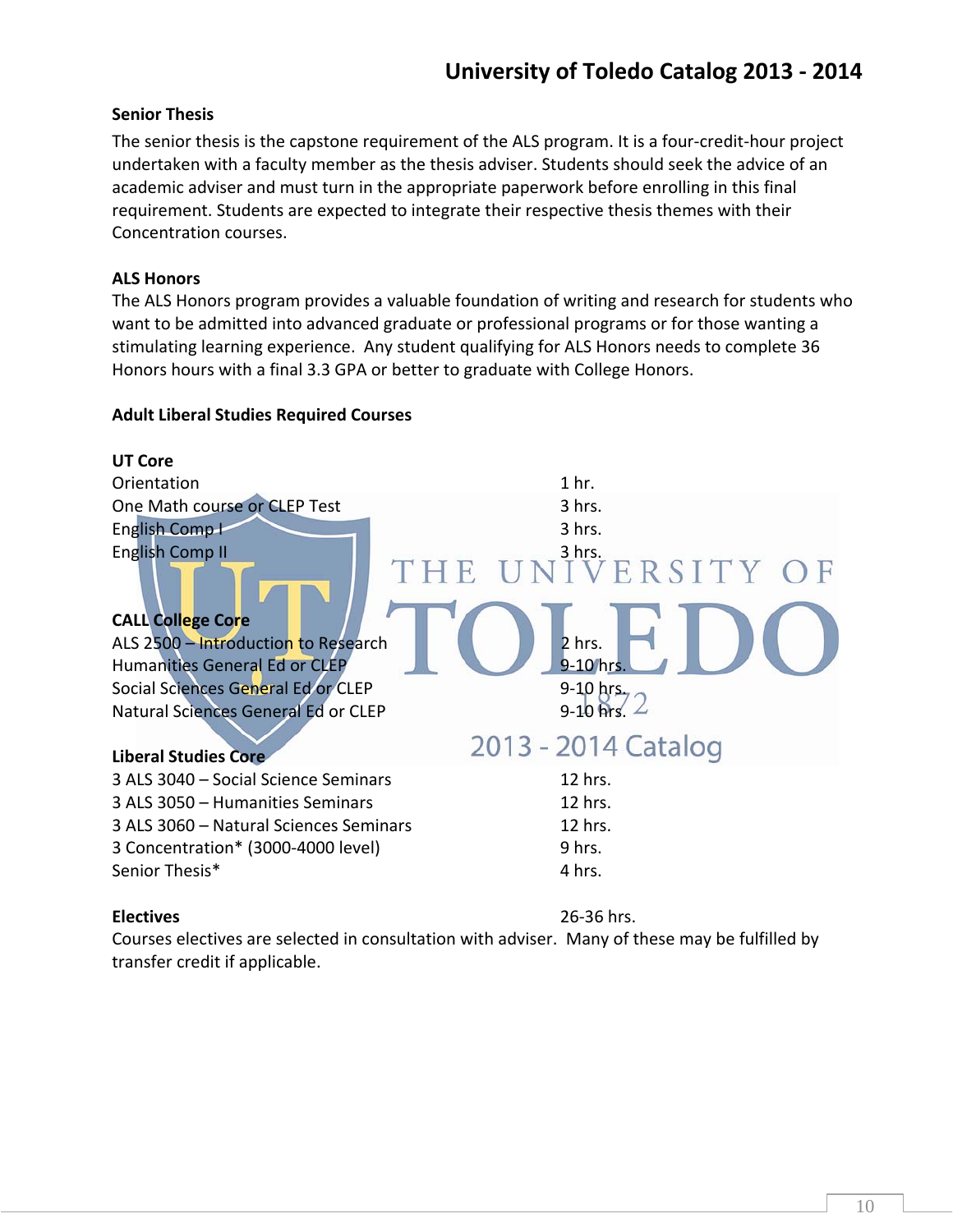#### **Professional Studies (PRST)**

This degree completion program combines minors in high demand areas from the College of Business and Innovation with customized programming from the College of Adult and Lifelong Learning designed to develop professional effectiveness in the areas of information literacy, interpersonal communication and organizational culture. Students will earn a minor in one of three areas: Electronic Commerce and Information Technology, Professional Sales or Entrepreneurship and Family and Small Business with the Bachelor of Arts in Professional Studies. Additional options are currently being developed and information will be posted at www.utoledo.edu/CALL when it is available.

**Required Curriculum**In addition to the classes listed below, UT Core Competencies must be met in transfer or at UT prior to graduation (see General Education section). Thirty semester‐hours of classes at the 3000‐4000 level and 120 applicable semester‐hours are required for graduation. All students must complete:

| AL                                                            | 3000 | <b>Foundations of Professional Studies</b>                               |  |  |
|---------------------------------------------------------------|------|--------------------------------------------------------------------------|--|--|
| <b>BUAD</b>                                                   | 1020 | Microcomputer Applications (or CMPT 1100) or Proficiency                 |  |  |
| <b>BUAD</b>                                                   | 2000 | Career Development (or AL 4940) $N$ $I$ $V$ $E$ $R$ $S$ $I$ $T$ $Y$      |  |  |
| <b>COMM</b>                                                   | 3880 | <b>Professional Business Communication</b>                               |  |  |
| AL                                                            | 4000 | Professional Studies Capstone                                            |  |  |
|                                                               |      | 18 semester-hours of Related Electives (list available from CALL office) |  |  |
|                                                               |      | 1872<br>3 - 5 semester-hours of Free Electives<br><b>AND</b>             |  |  |
| E-Commerce & Information Technology Minor 2013 - 2014 Catalog |      |                                                                          |  |  |
| <b>ECON</b>                                                   | 1150 | Macroeconomics                                                           |  |  |
| <b>ECON</b>                                                   | 1200 | Microeconomics                                                           |  |  |
| <b>BUAD</b>                                                   | 3010 | <b>Principles of Marketing</b>                                           |  |  |
| <b>EBUS</b>                                                   | 3090 | E-Commerce and the Networked Economy                                     |  |  |
| <b>INFS</b>                                                   | 3250 | Software Applications in Business                                        |  |  |
| 9 Additional Hours from:                                      |      |                                                                          |  |  |
| <b>EBUS</b>                                                   | 3180 | Web Design for Business                                                  |  |  |
| <b>INFS</b>                                                   | 3370 | <b>Business Data Communications</b>                                      |  |  |
| <b>INFS</b>                                                   | 3770 | <b>Small Business Data Systems</b>                                       |  |  |
| <b>BUAD</b>                                                   | 3050 | <b>Information Technology Management</b>                                 |  |  |
| <b>MKTG</b>                                                   | 3260 | <b>Global Framework for E-Commerce</b>                                   |  |  |
| <b>MKTG</b>                                                   | 3280 | <b>Internet Marketing</b>                                                |  |  |
|                                                               |      |                                                                          |  |  |